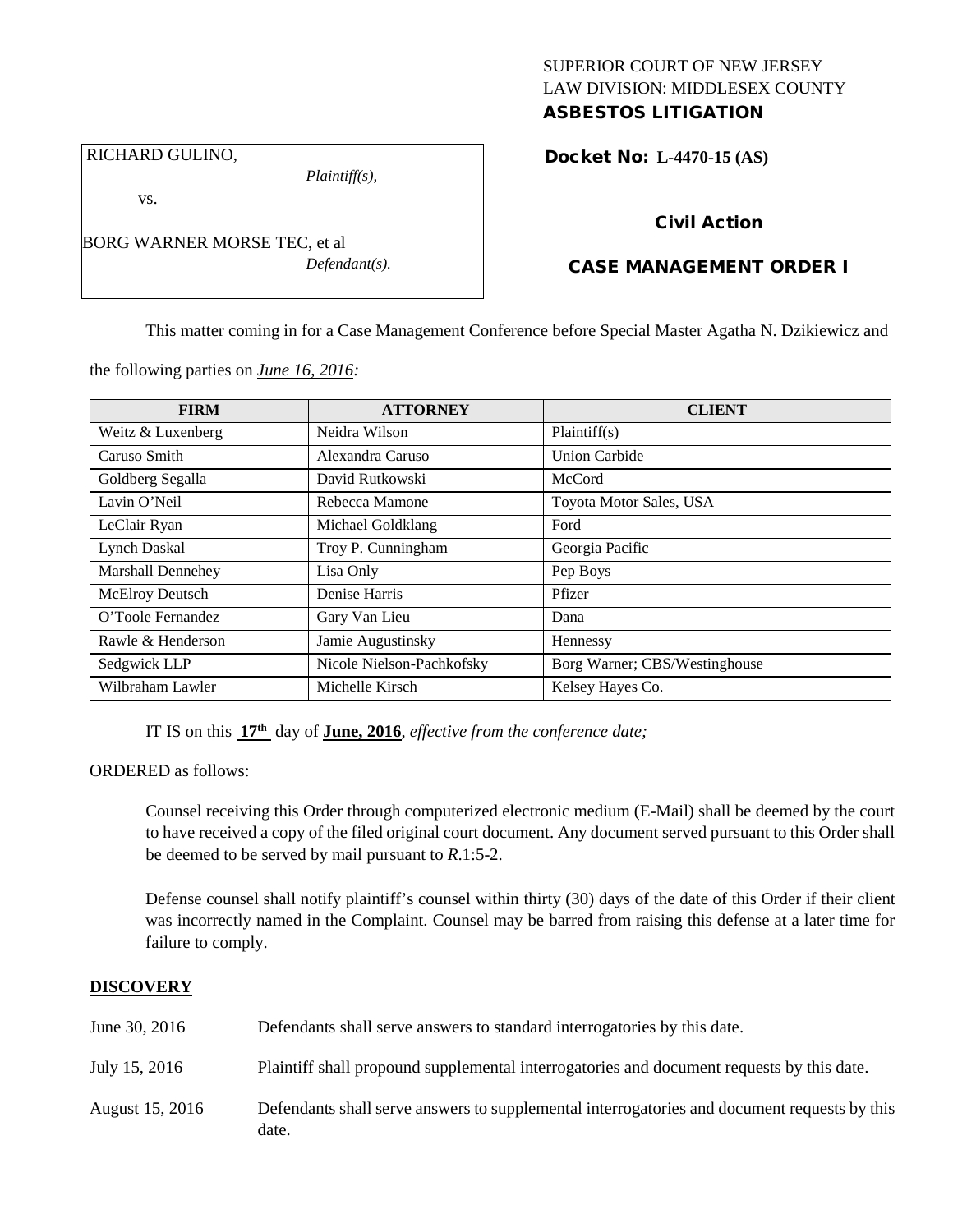| July 15, 2016    | Defendants shall propound supplemental interrogatories and document requests by this date.                                                                                                                  |
|------------------|-------------------------------------------------------------------------------------------------------------------------------------------------------------------------------------------------------------|
| August 15, 2016  | Plaintiff shall serve answers to supplemental interrogatories and document requests by this<br>date.                                                                                                        |
| October 31, 2016 | Fact discovery, including depositions, shall be completed by this date. Plaintiff's counsel shall<br>contact the Special Master within one week of this deadline if all fact discovery is not<br>completed. |
| October 31, 2016 | Depositions of corporate representatives shall be completed by this date.                                                                                                                                   |

## **EARLY SETTLEMENT**

November 4, 2016 Settlement demands shall be served on all counsel and the Special Master by this date.

#### **SUMMARY JUDGMENT MOTION PRACTICE**

| November 4, $2016$ | Plaintiff's counsel shall advise, in writing, of intent not to oppose motions by this date. |
|--------------------|---------------------------------------------------------------------------------------------|
| November 18, 2016  | Summary judgment motions shall be filed no later than this date.                            |

- 
- December 16, 2016 Last return date for summary judgment motions.

#### **MEDICAL DEFENSE**

- November 4, 2016 Plaintiff shall serve medical expert reports by this date.
- January 13, 2017 Defendants shall identify its medical experts and serve medical reports, if any, by this date. **In addition, defendants shall notify plaintiff's counsel (as well as all counsel of record) of a joinder in an expert medical defense by this date.**

## **LIABILITY EXPERT REPORTS**

- November 11, 2016 Plaintiff shall identify its liability experts and serve liability expert reports or a certified expert statement by this date or waive any opportunity to rely on liability expert testimony.
- January 13, 2017 Defendants shall identify its liability experts and serve liability expert reports, if any, by this date or waive any opportunity to rely on liability expert testimony.

## **ECONOMIST EXPERT REPORTS**

- November 11, 2016 Plaintiff shall identify its expert economists and serve expert economist report(s), if any, by this date or waive any opportunity to rely on economic expert testimony.
- January 13, 2017 Defendants shall identify its expert economists and serve expert economist report(s), if any, by this date or waive any opportunity to rely on economic expert testimony.

#### **EXPERT DEPOSITIONS**

January 31, 2017 Expert depositions shall be completed by this date. To the extent that plaintiff and defendant generic experts have been deposed before, the parties seeking that deposition in this case must file an application before the Special Master and demonstrate the necessity for that deposition.

\_\_\_\_\_\_\_\_\_\_\_\_\_\_\_\_\_\_\_\_\_\_\_\_\_\_\_\_\_\_\_\_\_\_\_\_\_\_\_\_\_\_\_\_\_\_\_\_\_\_\_\_\_\_\_\_\_\_\_\_\_\_\_\_\_\_\_\_\_\_\_\_\_\_\_\_\_\_\_\_\_\_\_\_\_\_\_\_\_\_\_\_\_\_\_\_\_\_\_\_\_\_\_\_\_\_\_\_\_\_